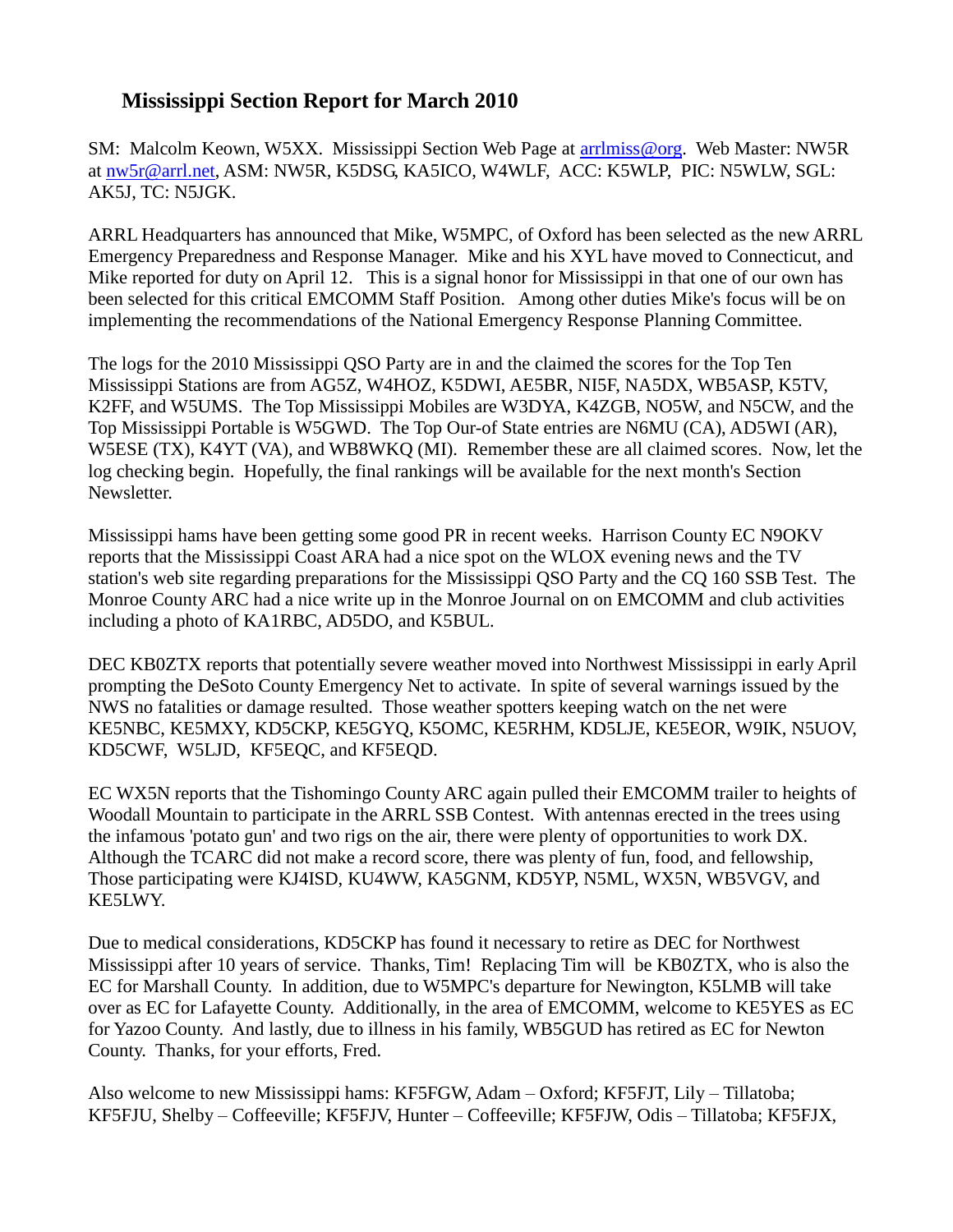Clyde – Water Valley; KF5FJY, Bob – Scobey; KF5FJZ, William – Greenville; KF5FNB, Albert – Florence; KF5FNC, William – Florence; KF5FND, Gerald – Port Gibson; KF5FNQ, Wendy – Centreville; KF5FOE, Martha – Tillatoba; KF5FOF, Phil – Tillatoba; KF5FOG, Frank – Water Valley; KF5FRA, Harold – Picayune; KF5FRC, Harry – Carriere; KF5FRE, Laura – Mc Neil; KF5FRF, Dan – Mc Neil; KF5FRH, Jerry – Picayune; KF5FRI, Sandra – Picayune; KF5FRJ, Jacquelyn – Carriere; KF5FRK, Mikel – Picayune; KF5FQZ, Richard – Picayune; KF5FWR, Benny – Heidelberg; KF5FWT, John – Kosciusko; and KF5FWU, Billy – Carriere. Thanks to all of the instructors and VE Teams that keep new hams coming into the ranks!

In addition, welcome to new ARRL Members: KF5BJN – Gulfport; KF5EYM – Diamondhead; KF5FJU – Coffeeville; KF5FJV – Coffeeville; KF5FJX – Water Valley; KF5FWR – Heidelberg; KE5GEC – Picayune; KE5MIR – Coffeeville; N5NCK – Lauderdale; KE5NSG – Perkinston; KE5OKW – Gulfport; AD5OW – Meridian; KE5PLL – Perkinston; KD5QQG – Ridgeland; KD5RIM – Jackson; and KM5XG – Van Cleave ARRL Membership in Mississippi is now 1,066. Keep working!

Congratulations to the following on their upgrades: KF5CLC – Olive Branch; KC5DHD – Gulfport; KE5ELS – Poplarville; KE5GYQ – Southaven; and KB5WOT – Gautier.

DEC/EC Monthly Reports: WB5CON (NE MS/Alcorn), AE5FE (Lauderdale/Clarke), K5FV (Rankin), KE5MIS (Yalobusha), K5MOZ (Jackson), WX5N (Prentiss and Tishomingo), KE5WJN (Pearl River), and KB0ZTX (NW MS/Marshall).

SET Report: NE5P (Lamar)

EC Annual Report: NE5P (Lamar)

Club Newsletter/Reports: Hattiesburg ARC (AC5E), Meridian ARC (W5MAV), Northeast Mississippi ARA (KB5NMB), Pearl River ARC (N5WLW) and the Vicksburg ARC (W5WAF).

Regret to report the passing of KA5JZG of Picayune. Miss Ola was the XYL of WB5ZED and could often been seen at hamfests pushing Leon in his wheelchair. Sending a sympathy card to Leon would surely be helpful at this time.

Net reports: sessions/QNI/QTC (Net Manager)

MSPN 31/2895/39 (K5NRK)

Magnolia Section Net 31/968/5 (K5DSG)

MTN/OZK 31/178/22 (K4VIZ)

MS Slow Net 23/59/0 (W3TWD)

MS Digital Net 9/28/5 (K5DMC)

MS Baptist Hams Net 4/25/0 (WF5F)

Jackson Co ARES Net 30/538/3 (K5MOZ)